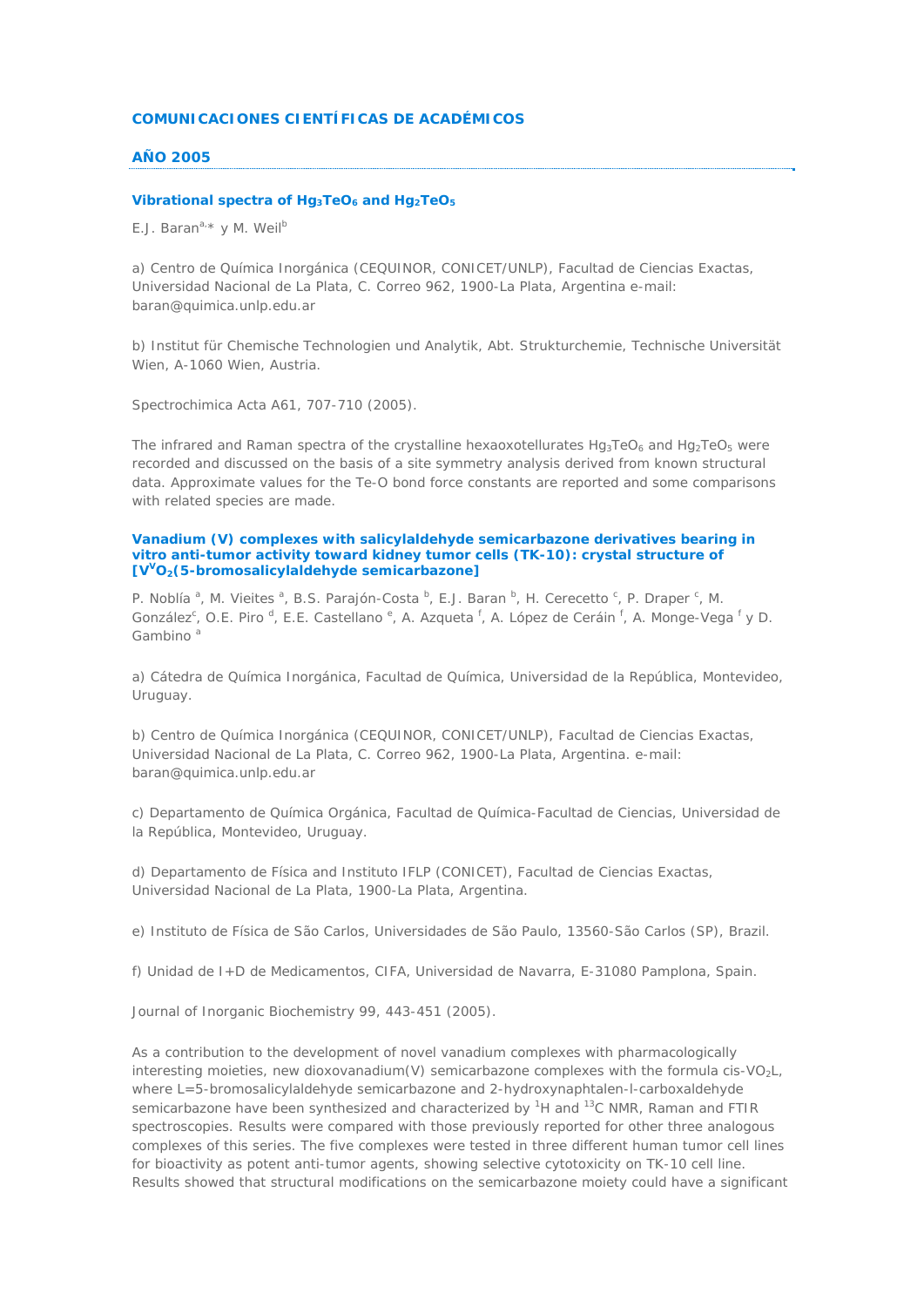effect on the anti-tumor activity of the vanadium complexes. In addition, the electrochemical behavior of all the complexes was studied. No apparent correlation could be demonstrated between reduction potentials of the complexes and their anti-tumor activities. The molecular structure of the novel  $[V'O_2(5\textrm{-}bromosalicylaldehyde semicarbazone)]$  complex was solved by Xray diffraction methods.

### **Evidence of formation of glushinskite as a biomineral in a Cactaceae species**

*P.V. Monje y E.J. Baran*

Centro de Química Inorgánica (CEQUINOR, CONICET/UNLP), Facultad de Ciencias Exactas, Universidad Nacional de La Plata, C. Correo 962, 1900-La Plata, Argentina. e-mail: baran@quimica.unlp.edu.ar

Phytochemistry 66, 611-614 (2005)

The X-ray diffractometric and infrared spectroscopic investigation of crystalline material isolated from the Cactaceae species *Opuntia ellisiana* shows the presence of a very complex mineral composition, including whewellite (monohydrated calcium oxalate), opal  $(SiO<sub>2</sub>)$ , calcite (CaCO<sub>3</sub>) and glushinskite (dihydrated magnesium oxalate). This is the first report of the presence of magnesium oxalate in plants.

### **The saccharinate anion: a versatile and fascinating ligand in coordination chemistry**

*E.J. Baran*

Centro de Química Inorgánica (CEQUINOR, CONICET/UNLP), Facultad de Ciencias Exactas, Universidad Nacional de La Plata, C. Correo 962, 1900-La Plata, Argentina. e-mail: baran@quimica.unlp.edu.ar

Quimica Nova 28, 326-328 (2005)

The saccharinate anion, obtained by deprotonation of the N-H moiety of saccharin (osulfobenzimide) is a very versatile and polyfunctional ligand in coordination chemistry. In this review the different forms of metal-to-ligand interactions involving this anion and some other coordination peculiarities are briefly discussed on the basis of some selected examples.

### **Transition metal promoted addition of methanol to cyanoguanidine. Molecular structure and properties of the generated copper(II) and nickel(II) complexes**

*P.A.M. Williams<sup>, a</sup>, E.G. Ferrer <sup>a</sup>, N. Baeza <sup>a</sup>, O.E .Piro <sup>b</sup>, E.E. Castellano <sup>c</sup> y E.J. Baran <sup>a</sup>* 

a) Centro de Química Inorgánica (CEQUINOR, CONICET/UNLP), Facultad de Ciencias Exactas, Universidad Nacional de La Plata, C. Correo 962, 1900-La Plata, Argentina. e-mail: baran@quimica.unlp.edu.ar

b) Departamento de Física and Instituto IFLP (CONICET), Facultad de Ciencias Exactas, Universidad Nacional de La Plata, 190-La Plata, Argentina.

c) Instituto de Física de São Carlos, Universidades de São Paulo, 13560-São Carlos (SP), Brazil.

Zeitschrift für Anorganische und Allgemeine Chemie 631, 1502-1506 (2005).

The reaction of Cu(II) and Ni(II) complexes of saccharin with dicyandiamide (cyanoguanidine, cnge) in methanol produces the addition of methanol to the nitrile moiety of this molecule. Furthermore, the product of the reaction coordinates to the metal centers generating two new complexes containing saccharinate as the counter anion. The crystal structures of [Cu(cnge- $OCH<sub>3</sub>2$ [(sac)<sub>2</sub> and [Ni(cnge-OCH<sub>3</sub>)<sub>2</sub>](sac)<sub>2</sub>.2H<sub>2</sub>O (cnge-OCH<sub>3</sub>=1-amidino-O-methylurea) were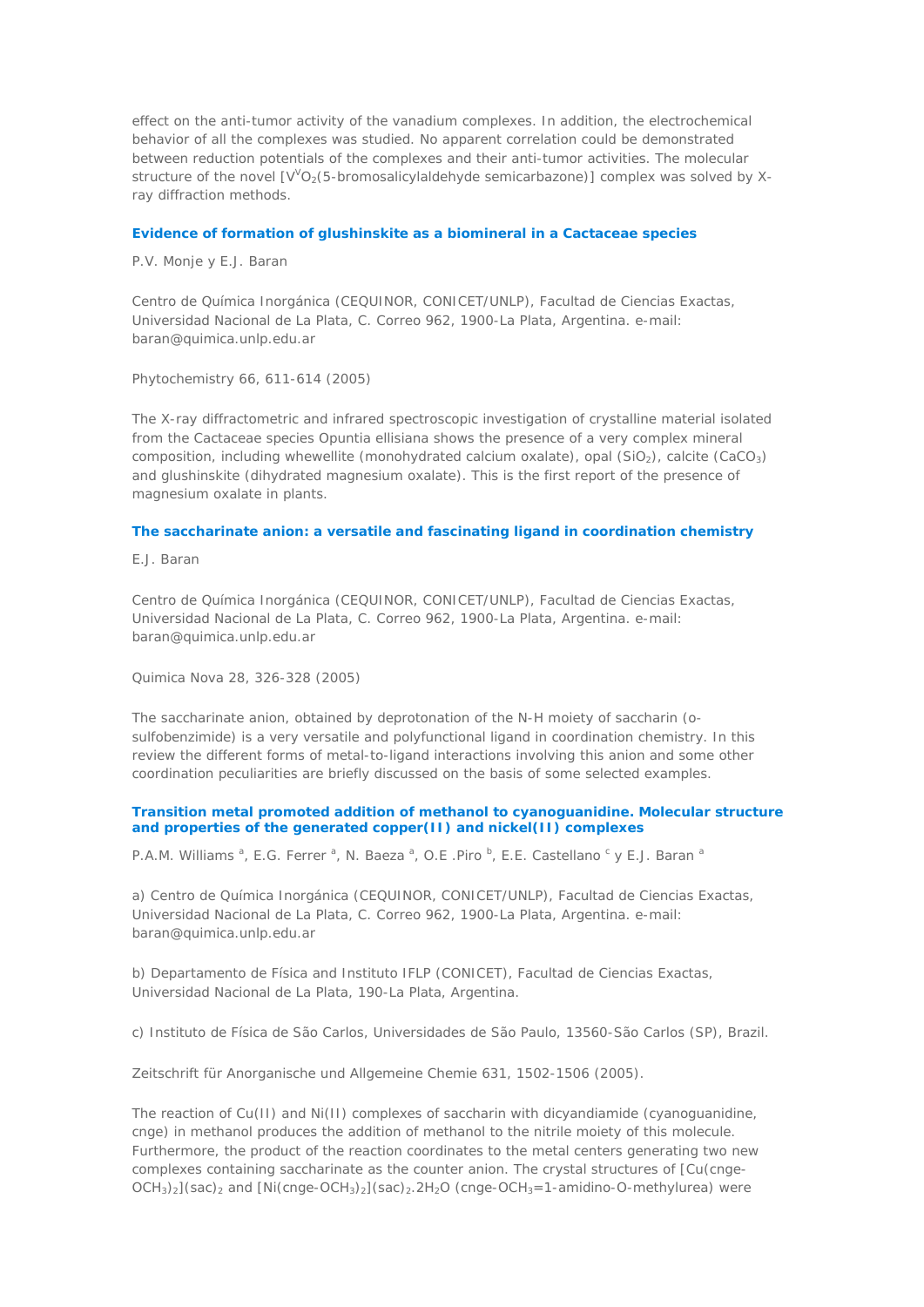solved by single crystal X-ray diffractometry. The complexes were characterized by means of electronic and infrared spectroscopy and also their magnetic and thermal behavior was investigated.

**Structural and spectroscopic characterization of aqua-diargininate-copper(II)-carbonate monohydrate** 

*I. Viera<sup>a</sup>*, *M.H. Torre<sup>a</sup>*, *O.E. Piro*<sup>b</sup>, *E.E. Castellano*<sup>c</sup> y *E.J. Baran*<sup>c</sup>

a) Cátedra de Química Inorgánica, Facultad de Química, Universidad de la República, Montevideo, Uruguay.

b) Departamento de Física and Instituto IFLP (CONICET), Facultad de Ciencias Exactas, Universidad Nacional de La Plata, 190-La Plata, Argentina.

c) Instituto de Física de São Carlos, Universidades de São Paulo, 13560-São Carlos (SP), Brazil.

d) Centro de Química Inorgánica (CEQUINOR, CONICET/UNLP), Facultad de Ciencias Exactas, Universidad Nacional de La Plata, C. Correo 962, 1900-La Plata, Argentina. e-mail: baran@quimica.unlp.edu.ar

Journal of Inorganic Biochemistry 99, 1250-1254 (2005).

The molecular structure of the title complex,  $[Cu(C_6H_{14}N_4O_2)_{2}(H_2O)]CO_3.H_2O$ , was determined by single crystal X-ray diffractometry. It crystallizes in the monoclinic space group  $P2<sub>1</sub>$ , with  $Z=2$ . The Cu(II) ion is in a square pyramidal environment, trans coordinated at the basis by two argininate groups acting as bidentate ligands through their amino nitrogen ands carboxylate oxygen atoms. The coordination around copper is completed by a water molecule at the pyramid apex. The infrared, Raman and electronic spectra are briefly discussed on the basis of the structural peculiarities of the complex.

# **Spectroscopic and electrochemical behavior of the methyl and ethyl derivatives of bis(acetylacetonato) oxovanadium(IV)**

*P.C. dos Santos Claro, A.C. González-Baró, B.S. Parajón-Costa y E.J. Baran*

Centro de Química Inorgánica (CEQUINOR, CONICET/UNLP), Facultad de Ciencias Exactas, Universidad Nacional de La Plata, C. Correo 962, 1900-La Plata, Argentina. e-mail: baran@quimica.unlp.edu.ar

Zeitschrift für Anorganische und Allgemeine Chemie 631, 1903-1908 (2005).

The infrared, Raman and electronic spectra of the oxovanadium(IV) complexes of 3-methyl and 3 ethyl substituted acetylacetone were recorded and discussed in detail, in comparison with that of the bis(acetylacetonato) complex and on the basis of the known structural data of these compounds. The electrochemical behavior was investigated by cyclic voltammetry in DMSO solutions, and the mechanism of the involved processes is briefly discussed.

### **Structural data and vibrational spectra of the copper(II) complex of L-selenomethionine**

# *E.J. Baran*

Centro de Química Inorgánica (CEQUINOR, CONICET/UNLP), Facultad de Ciencias Exactas, Universidad Nacional de La Plata, C. Correo 962, 1900-La Plata, Argentina. e-mail: baran@quimica.unlp.edu.ar

Zeitschrift für Naturforschung 60b, 663-666 (2005).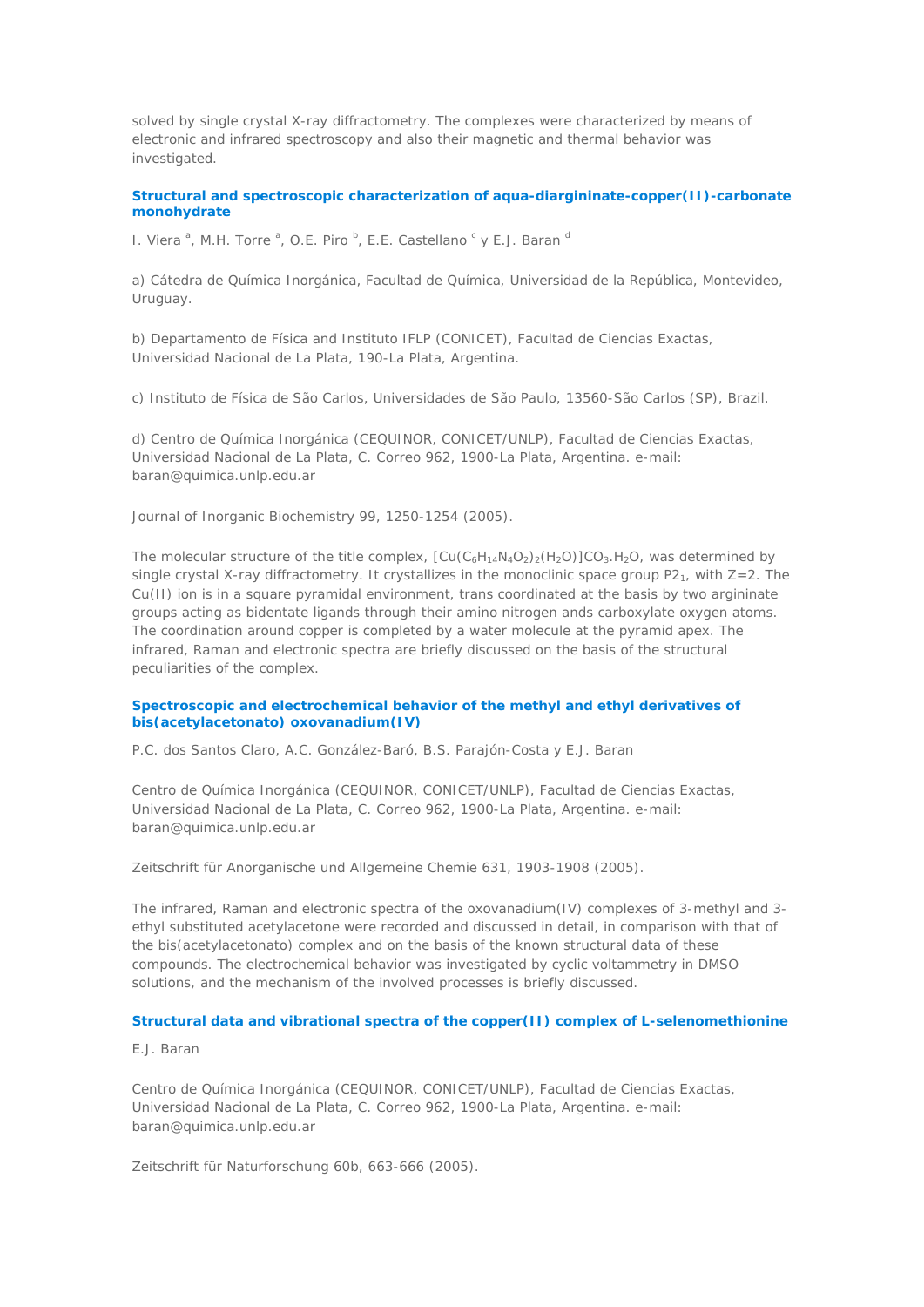A Cu(II) complex of the amino acid L-selenomethionine of stoichiometry Cu(L-SeMet)2, has been prepared and characterized. Crystallographic data were obtained by means of X-ray powder diffractometry and showed that the compound is isostructural with the related complex of Lmethionine, Cu(L-Met)2. The structural analogy is also supported by the analysis of the IR and Raman spectra of the complex, which are briefly discussed in comparison with those of free Lselenomethionine.

### **Vibrational properties of tellurium tetrachloride**

*E.J. Baran*

Centro de Química Inorgánica (CEQUINOR, CONICET/UNLP), Facultad de Ciencias Exactas, Universidad Nacional de La Plata, C. Correo 962, 1900-La Plata, Argentina. e-mail: baran@quimica.unlp.edu.ar

Zeitschrift für Naturforschung 60a, 408-410 (2005).

On the basis of the most recently reported spectroscopic data on vibrational modes and structural parameters of TeCl4, an estimation of its main force constants complemented with the calculation of mean amplitudes of vibration, in a wide temperature range, have been performed. Also thermodynamic functions for the ideal gaseous state of the molecule were calculated, using the statistical mechanics approach.

# **On the interaction of oxovanadium(IV) with homocysteine**

*E.G. Ferrer, P.A.M. Williams and E.J. Baran*

Centro de Química Inorgánica (CEQUINOR, CONICET/UNLP), Facultad de Ciencias Exactas, Universidad Nacional de La Plata, C. Correo 962, 1900-La Plata, Argentina. e-mail: baran@quimica.unlp.edu.ar

Biological Trace Element Research 105, 53-58 (2005).

The interaction of the VO2+ cation with homocysteine was investigated by electron absorption spectroscopy in aqueous solution at different metal-to-ligand ratios. The direct reduction of vanadate(V) solutions with homocysteine was also investigated. The results suggest that the interaction is different from that found in the case of cysteine and occurs through pairs of amino and carboxylate groups of the amino acid. The interaction with VO2+ with homocystine, the oxidation product of homocysteine, was also analyzed. The interest of the results in relation to vanadium metabolism and detoxification is briefly discussed.

#### **Mean amplitudes of vibration of phosphine borane and trifluorophosphine borane**

*E.J. Baran*

Centro de Química Inorgánica (CEQUINOR, CONICET/UNLP), Facultad de Ciencias Exactas, Universidad Nacional de La Plata, C. Correo 962, 1900-La Plata, Argentina. e-mail: baran@quimica.unlp.edu.ar

Zeitschrift für Naturforschung 60a, 554-556 (2005).

The mean amplitudes of vibration of PH3BH3 and PF3BH3 were calculated from known spectroscopic and structural data between 0 and 1000 K and compared with those of related species. Bond peculiarities are also briefly discussed.

# **Incidence of hypocupremia in cattle in northern Uruguay and its alleviation with an injected Cu-phenylalanine complex**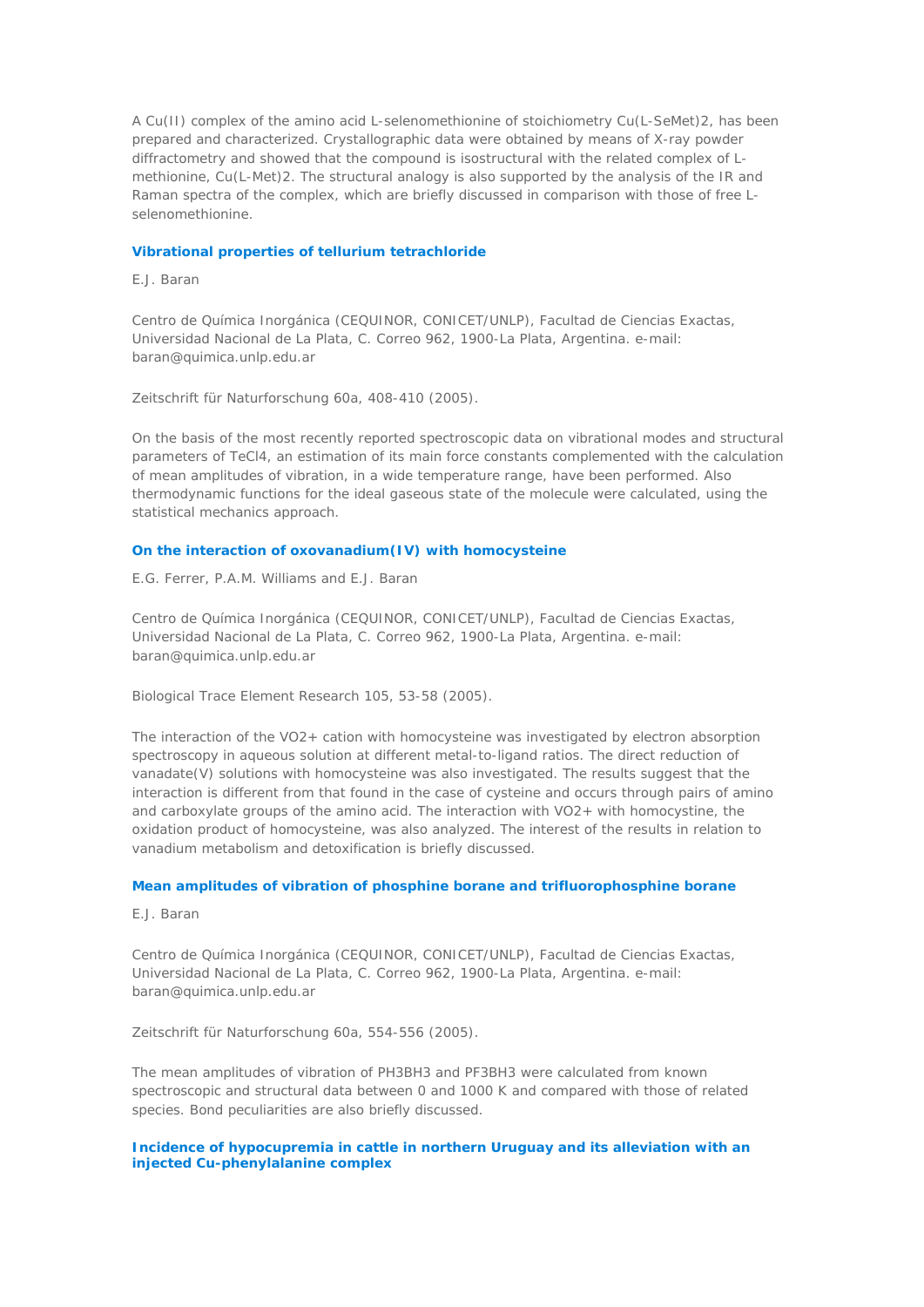*M.H. Torre a, I. Viera a, G. Facchin a, E. Kremer a, E.J. Baran b, T. Porochin c, V. DiDonato c, C. Irigoyen c, J. Irigoyen c, S. Saldanha d, J. Bussi e, M. Ohanian e y J. Fuentes f*

a) Cátedra de Química Inorgánica, Facultad de Química, Universidad de la República, Montevideo, Uruguay.

b) Centro de Química Inorgánica (CEQUINOR, CONICET/UNLP), Facultad de Ciencias Exactas, Universidad Nacional de La Plata, C. Correo 962, 1900-La Plata, Argentina. e-mail: baran@quimica.unlp.edu.ar

c) Regional Norte, Facultad de Veterinaria, Salto, Uruguay.

d) Estación Experimental San Antonio, Facultad de Agronomía, Km.22, ruta 31, Salto, Uruguay.

e) Instituto de Química, Facultad de Ingeniería, Universidad de la República, Montevideo, Uruguay.

f) DEFIQUIM, Facultad de Química, Universidad de la República, Montevideo, Uruguay.

Livestock Production Science 95, 49-56 (2005).

Serum copper in diary cattle have been studied in eight locations throughout Department of Salto, in Uruguay. The overall incidence of hypocupraemia lies in 30% which is not homogeneously distributed since some farms are almost exempt from hyprocupraemial individuals. The cu(II) complexes Cu(Phe)2, Cu(Gly)2.H2O and Cu(Val)2 were evaluated as injectable sources of supplemental copper in the most hyprocupraemic herd and Cu(Phe)2 proved to be the best at improving Cu status. The efficacy of this complex was tested in a further hypocupraemic herd, showing that the treated cattle maintained the serum copper level at an adequate level for at least 100 days.

At the same time, analyses of copper, molybdenum, sulphur and phosphorous levels in grass were done along the year. Our result show that the copper content in grass was under adequate levels most part of the year, and the efficiency was more critical in autumn. Although the molybdenum and sulphur levels were low enough not to expect them to interfere in copper absorption, the Mo content may be enhancing the copper deficiency.

### **Suplementação de elementos-traços**

*E.J. Baran*

Centro de Química Inorgánica (CEQUINOR, CONICET/UNLP), Facultad de Ciencias Exactas, Universidad Nacional de La Plata, C. Correo 962, 1900-La Plata, Argentina. e-mail: baran@quimica.unlp.edu.ar

Quimica Nova na Escola 6, 7-12 (2005).

Some aspects related to the function and essential character of inorganic systems which are fundamental to the correct and balanced development of physiological and metabolic processes in living organisms are discussed. It is well known that deficiencies of essential trace elements cause many physiological disorders and diseases. Hence supplementation of these elements become a subject of increasing importance in modern Pharmacology. Inorganic Medicinal Chemistry proposes a variety of methods and ways to make supplementation more effective and potent. These methods are illustrated with examples involving supplementation of iron, zinc, copper, chromium, magnesium, selenium and some other ultra micro trace elements.

### **Structural and vibrational properties of vanadium(III) oxofluoride and oxochloride -a theoretical study**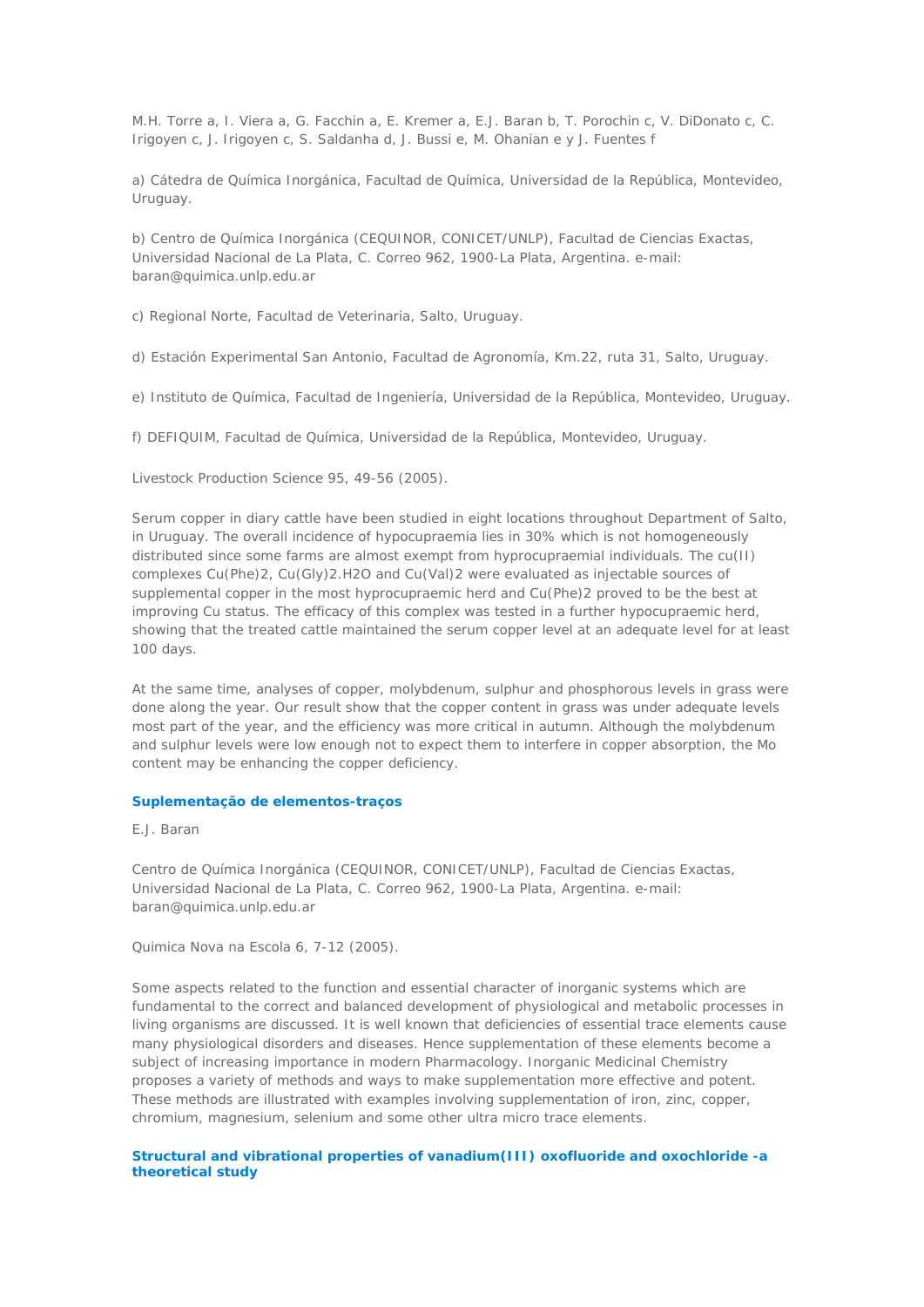### *R. Pis-Diez y E.J. Baran*

Centro de Química Inorgánica (CEQUINOR, CONICET/UNLP), Facultad de Ciencias Exactas, Universidad Nacional de La Plata, C. Correo 962, 1900-La Plata, Argentina. e-mail: baran@quimica.unlp.edu.ar

Journal of Molecular Structure (THEOCHEM) 732, 155-159 (2005).

The potential energy surfaces of FVO and ClVO are studied using density functional theory. It is found that the potential energy surface of both molecules is dominated by triplet states. Several singlet states are found close in energy, though. A good agreement is found between experimental and calculated vibrational frequencies except for the V-F stretching mode, which is predicted to be low by the present results. The frequencies corresponding to the O-V-X bending mode are provided as a guide for future experimental studies. An estimation of force constants, mean amplitudes of vibration, and thermodynamic functions is performed, too, in order to get a deeper insight into the bond properties of the title molecules.

### **Synthesis, characterization and biological activity of oxovanadium(IV) complexes with cyclic polyalcohols**

*S.B. Etcheverry a,b, D.A. Barrio b, J. Zinczuk c, P.A.M. Williams a y E.J. Baran a*

a) Centro de Química Inorgánica (CEQUINOR, CONICET/UNLP), Facultad de Ciencias Exactas, Universidad Nacional de La Plata, C. Correo 962, 1900-La Plata, Argentina. e-mail: baran@quimica.unlp.edu.ar

b) Cátedra de Bioquímica Patológica, Facultad de Ciencias Exactas, Universidad Nacional de La Plata, 1900-La Plata, Argentina.

c) Instituto de Química Orgánica de Síntesis (IQUIOS, CONICET/UNR), Facultad de Ciencias Bioquímicas y Farmacéuticas, Universidad Nacional de Rosario, 2000-Rosario, Argentina.

Journal of Inorganic Biochemistry 99, 2322-2327 (2005).

Oxovanadium (IV) complexes of the cyclic polyalcohols conduritol C (cond) and myo-inositol (inos) of stoichiometry Na2[VO(cond)2].2H2O and Na2[VO(inos)2].H2O were obtained in aqueous alkaline solutions. They were characterized by IR and UV-vis spectroscopy's, thermoanalytical (thermogravimetric and differential thermal analysis) data and magnetic susceptibility measurements. The biological activities of the complexes on the proliferation, differentiation and glucose consumption were tested on osteoblast-like cells in culture. Conduritol C and myo-inositol did not produce any effect on these parameters. Normal and tumoral cell proliferation was inhibited about ca. 40-60% by the two oxovanadium(IV) complexes in concentrations as low as 100 M. The complexes were also inhibitory on cell differentiation (ca. 70-80%) while they stimulate glucose consumption. Comparisons of these effects with those of the VO2+ cation, under the same experimental conditions, were also performed.

# **Mean amplitudes of vibration of [NH3F]+ and [NH3Cl]+**

### *E.J. Baran*

Centro de Química Inorgánica (CEQUINOR, CONICET/UNLP), Facultad de Ciencias Exactas, Universidad Nacional de La Plata, C. Correo 962, 1900-La Plata, Argentina. e-mail: baran@quimica.unlp.edu.ar

Zeitschrift für Naturforschung 60a, 863-864 (2005).